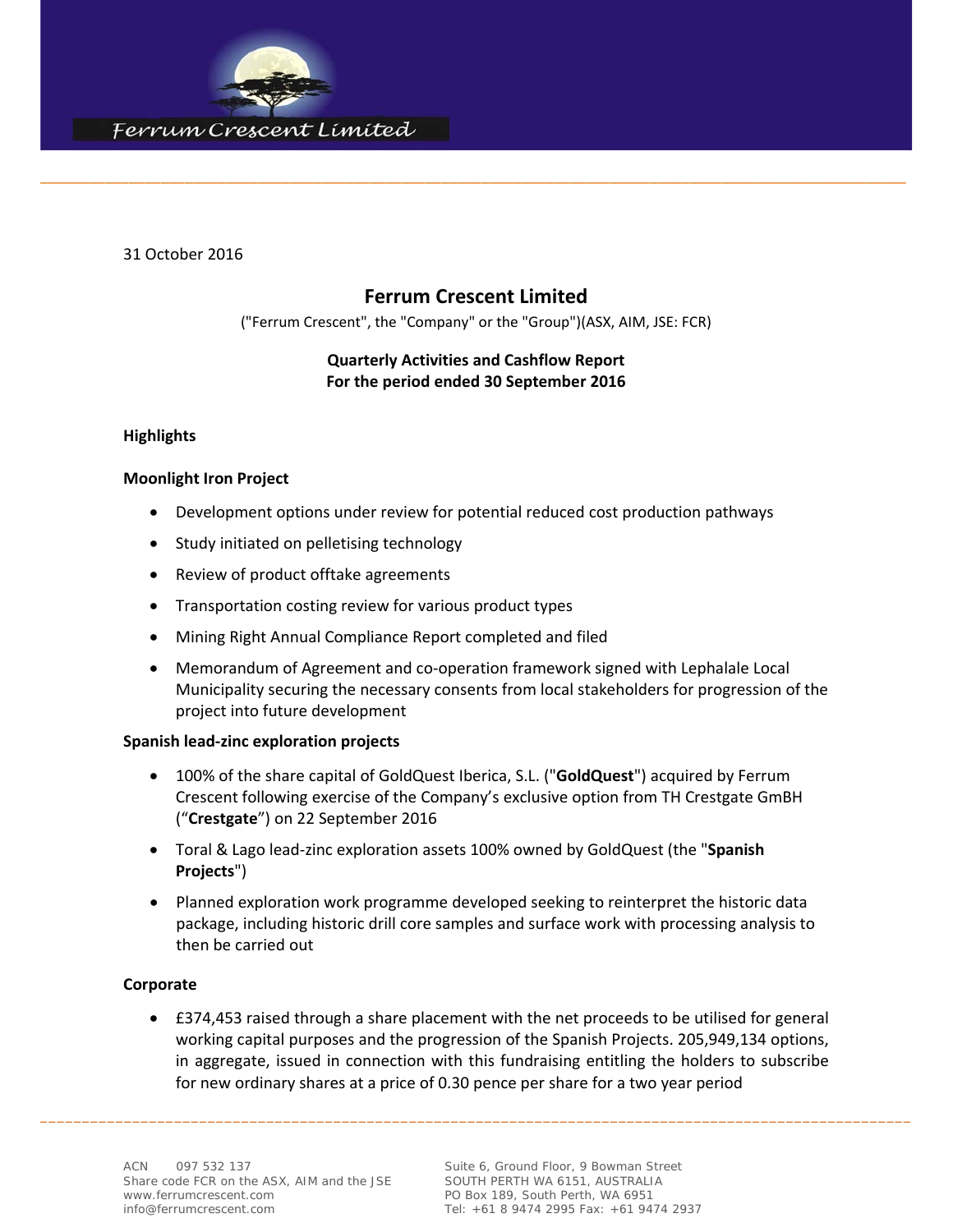- 117,054,266 new ordinary shares issued further to the exercise of options at a price of 0.165 pence per share
- £326,500 paid in cash and 100 million new ordinary shares of no par value each in the capital of the Company issued to Crestgate's wholly owned subsidiary, GoldQuest Mining (Spain) Corp., as consideration for the acquisition of 100% of the shares in GoldQuest, further to the exercise of the Company's abovementioned option
- Cash balance at the end of the quarter: A\$1,162,000

## **Post Quarter End**:

 A further 181,560,288 options exercised at a price of 0.165 pence per new ordinary share, raising £299,574 gross

#### **Exploration Interests**

The following information is provided in accordance with ASX Listing Rule 5.3 for the quarter ended 30 September 2016:

| Project   | Location                          | <b>Right Number</b>  | <b>Right Status</b>                     | Holder                       | Percentage<br>Interest |
|-----------|-----------------------------------|----------------------|-----------------------------------------|------------------------------|------------------------|
| Moonlight | Limpopo Province,<br>South Africa | 30/5/1/2/2/201 MR    | Mining Right<br>Granted                 | Ferrum Iron Ore<br>(Pty) Ltd | 97%                    |
| Moonlight | Limpopo Province,<br>South Africa | LP30/6/1/1/2/11868PR | Prospecting<br><b>Right Application</b> | Ferrum Iron Ore<br>(Pty) Ltd | 97%                    |

1. Listing of tenements held:

#### 2. Listing of tenements acquired (directly or beneficially) during the quarter:

| Project | Location                   | <b>Right Number</b> | <b>Right Status</b>                 | Holder                     | Percentage<br>Interest<br>acquired<br>during quarter |
|---------|----------------------------|---------------------|-------------------------------------|----------------------------|------------------------------------------------------|
| Toral   | León Province,<br>Spain    | 15.199              | Investigation<br>Permit             | GoldQuest<br>Iberica, S.L. | 100%                                                 |
| Lago    | Galicia Province,<br>Spain | Lago II 6.056       | Lago II<br>Exploration<br>Permit    | GoldQuest<br>Iberica, S.L. | 100%                                                 |
|         |                            | Lago III 6.058      | Lago III<br>Investigation<br>Permit |                            |                                                      |

\_\_\_\_\_\_\_\_\_\_\_\_\_\_\_\_\_\_\_\_\_\_\_\_\_\_\_\_\_\_\_\_\_\_\_\_\_\_\_\_\_\_\_\_\_\_\_\_\_\_\_\_\_\_\_\_\_\_\_\_\_\_\_\_\_\_\_\_\_\_\_\_\_\_\_\_\_\_\_\_\_\_\_\_\_\_\_\_\_\_\_\_\_\_\_\_\_\_\_\_\_\_\_\_

No tenements were disposed of during the quarter.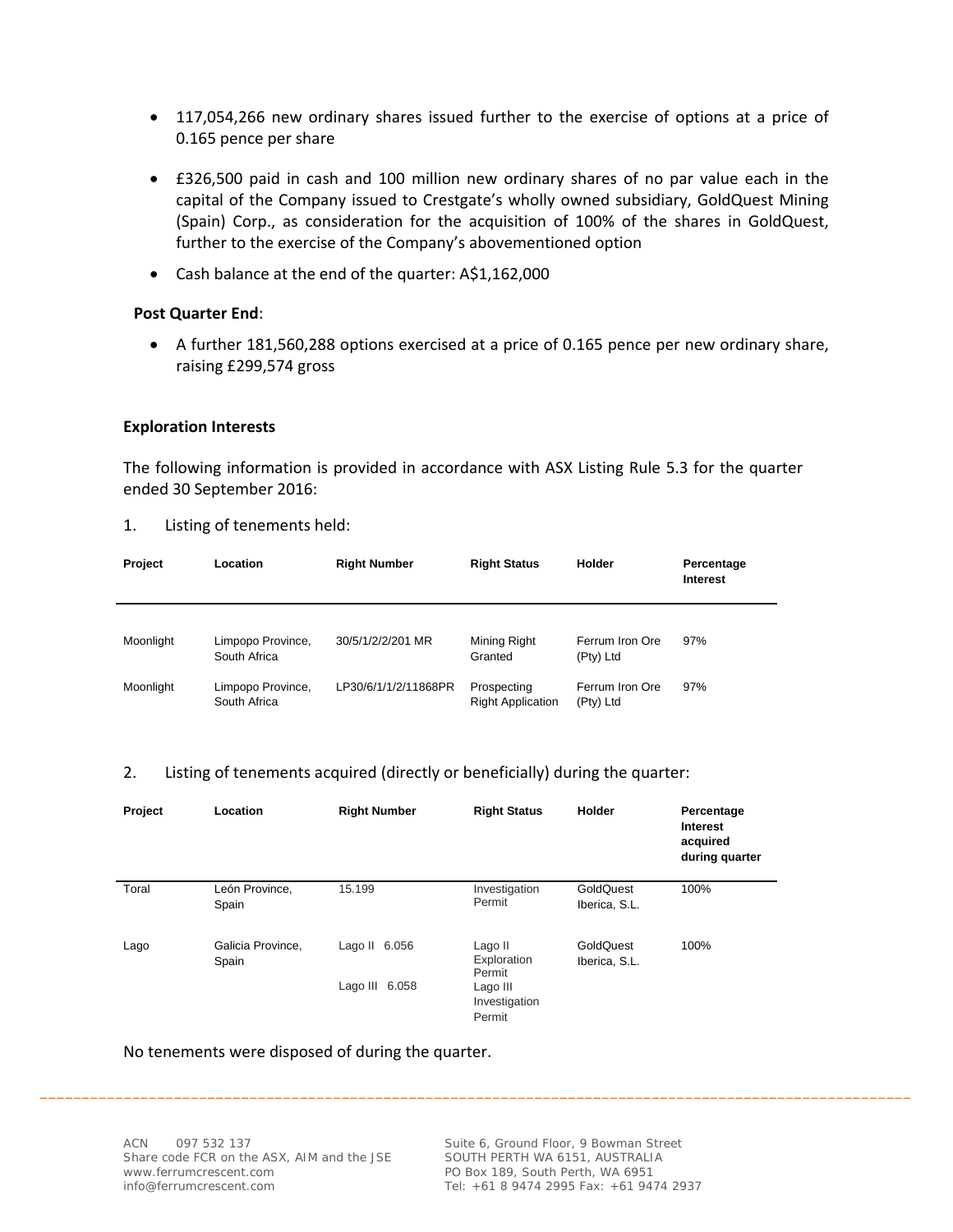## **Justin Tooth, Executive Chairman of Ferrum Crescent, today commented**:

"*In the quarter under review we focused on dual elements; we continued to work towards progressing our Moonlight project whilst our exclusive option over promising brownfield lead‐zinc assets in Spain required careful evaluation and negotiation. At Moonlight, we have been reviewing and discussing development pathways with potential engineering partners for a possible reduced cost production model.* 

*"Regarding Spain, following two short nil‐cost option extensions to ensure that the vendors had addressed the various conditions precedent to the Board's satisfaction, in late September the Company exercised its right to acquire 100% of Goldquest and its promising lead‐zinc assets. We are now progressing exploration activities at the Toral project site and have simultaneously begun to reassess the considerable amounts of historical geological data on the asset and prepare it for suitable recodification and release. I look forward to updating the market further in due course*."

For further information on the Company, please visit www.ferrumcrescent.com or contact:

## **Ferrum Crescent Limited**

Justin Tooth, Executive Chairman Grant Button, Company Secretary T: +61 8 9474 2995

*UK enquiries*:

Laurence Read (UK representative) T: +44 7557 672 432

## **Strand Hanson Limited** (Nominated Adviser)

Rory Murphy/Matthew Chandler T: +44 (0)20 7409 3494

## **Beaufort Securities Limited** (Broker)

Elliot Hance T: +44 (0)20 7382 8300

## **Bravura Capital (Pty) Ltd** (JSE Sponsor)

Doné Hattingh T (direct): +27 11 459 5037

*The information contained within this announcement is deemed by the Company to constitute inside information as stipulated under the Market Abuse Regulation (EU) No. 596/2014.*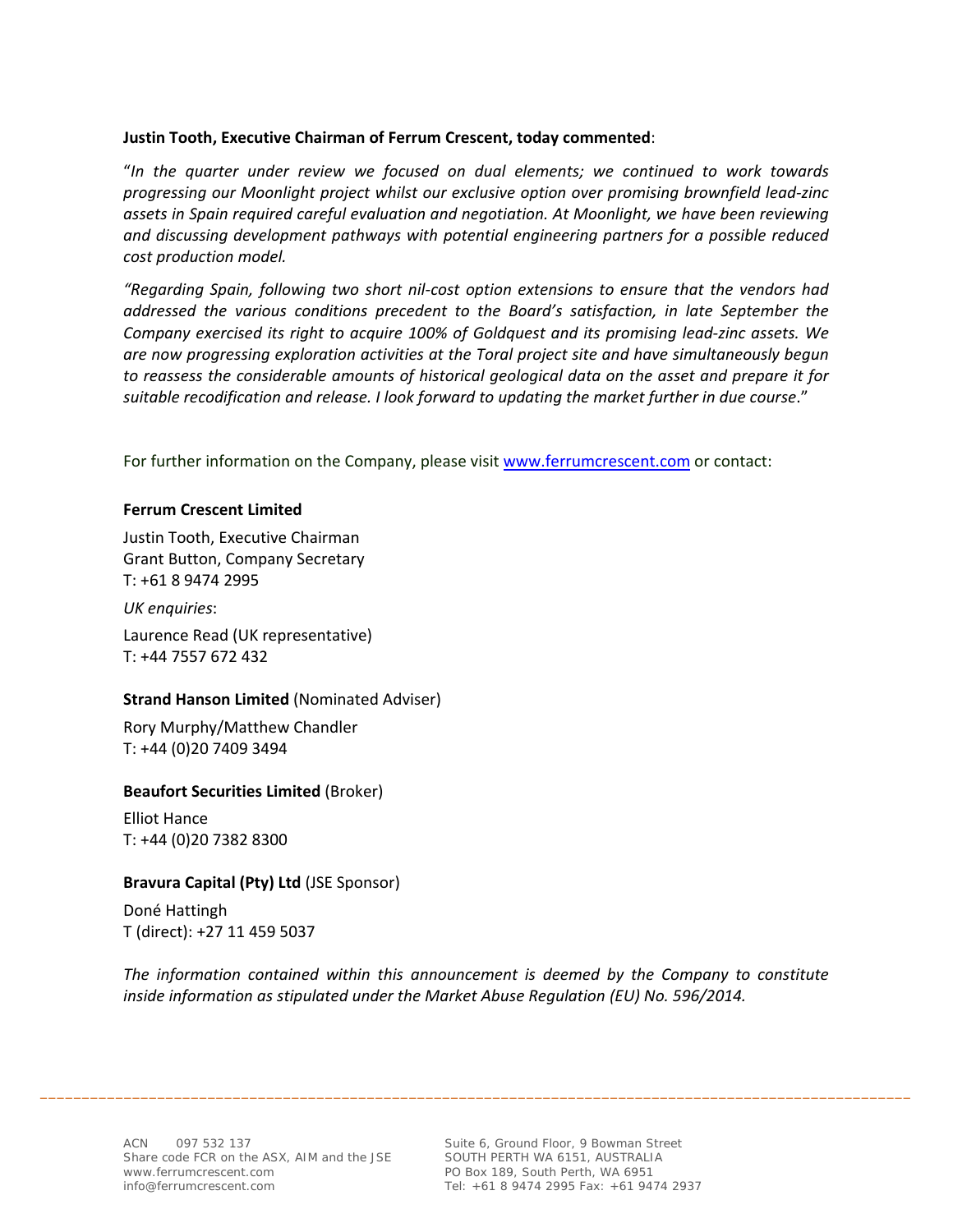#### **Notes to Editors**:

#### **Further Information on the Spanish lead‐zinc Exploration Projects**

#### *Toral Project*

The Toral Project has been extensively explored historically by its previous owners Portex Minerals Inc. and Lundin Mining S.L. and the 2,024ha of mineral rights contains extensive high grade zinc mineralisation. Located in north‐west Spain, approximately 400km north‐west of Madrid, the project's licence area hosts excellent road, rail and power infrastructure and is situated in a known historic mining jurisdiction. The asset also has a pre‐existing NI 43‐101 resource estimate reported by Micon International Co. Limited on 30 April 2012.

#### *Lago Project*

The Lago Project is located approximately 54km to the north‐east of the Toral Project. Historical investigations completed by or on behalf of the Spanish mining firm, Exploracion Minera International Espana S.A. ("EXMINESA"), between 1985 and 1990, indicated that mineralisation at the Lago Project may be similar to that encountered at the Toral Project with vertical, lenticular bodies (probably more than one) approximately 800m long by 300m wide.

#### *2016 Spanish work programme overview*

- Analysis and re-interpretation of existing historic data on the Company's Spanish Exploration Projects commenced in September 2016.
- Planned work programme comprises:
	- o re‐mapping of the main Toral Project area applying re‐interpreted historical geological understanding of the regional controls on mineralisation;
	- o in‐fill surveys over the main prospect area where detailed soil geochemistry has not previously been conducted;
	- o structural mapping of the existing adits, outcrop and the nearby mineralisation occurrences in order to gauge the balance between local (not fully tested) and regional (well documented) controls on mineralisation;
	- o re‐logging of historical drill‐core and re‐assaying of areas where incomplete assays were taken previously in order to seek to identify potential new shallow high grade targets at the Toral Project;
	- o creation of a revised geological model incorporating existing and new geological data (geochemistry, structural interpretation, assays, logs, maps); and
	- o generation of a highly targeted drill plan, focused on high‐grade near surface ore shoots linking known surface occurrences and known high‐grade mineralisation at depth, for testing in 2017.

#### **Further Information on the Moonlight Project, South Africa**

Ferrum Crescent's principal project is the Moonlight Iron Project located in Limpopo Province in the north of South Africa. The Moonlight Deposit (upon which the Project is based) is a magnetite deposit located on the Moonlight, Gouda Fontein and Julietta farms and is the main operational focus for the Company. Iscor Limited ("**Iscor**"), which explored the Project in the 1980s and 1990s, reported mineralisation capable of producing a concentrate grading at 68.7% iron. At that time, Iscor concluded that the deposit, which was described as being comparable to the world's best, was easily mineable due to its low waste-to-ore ratio.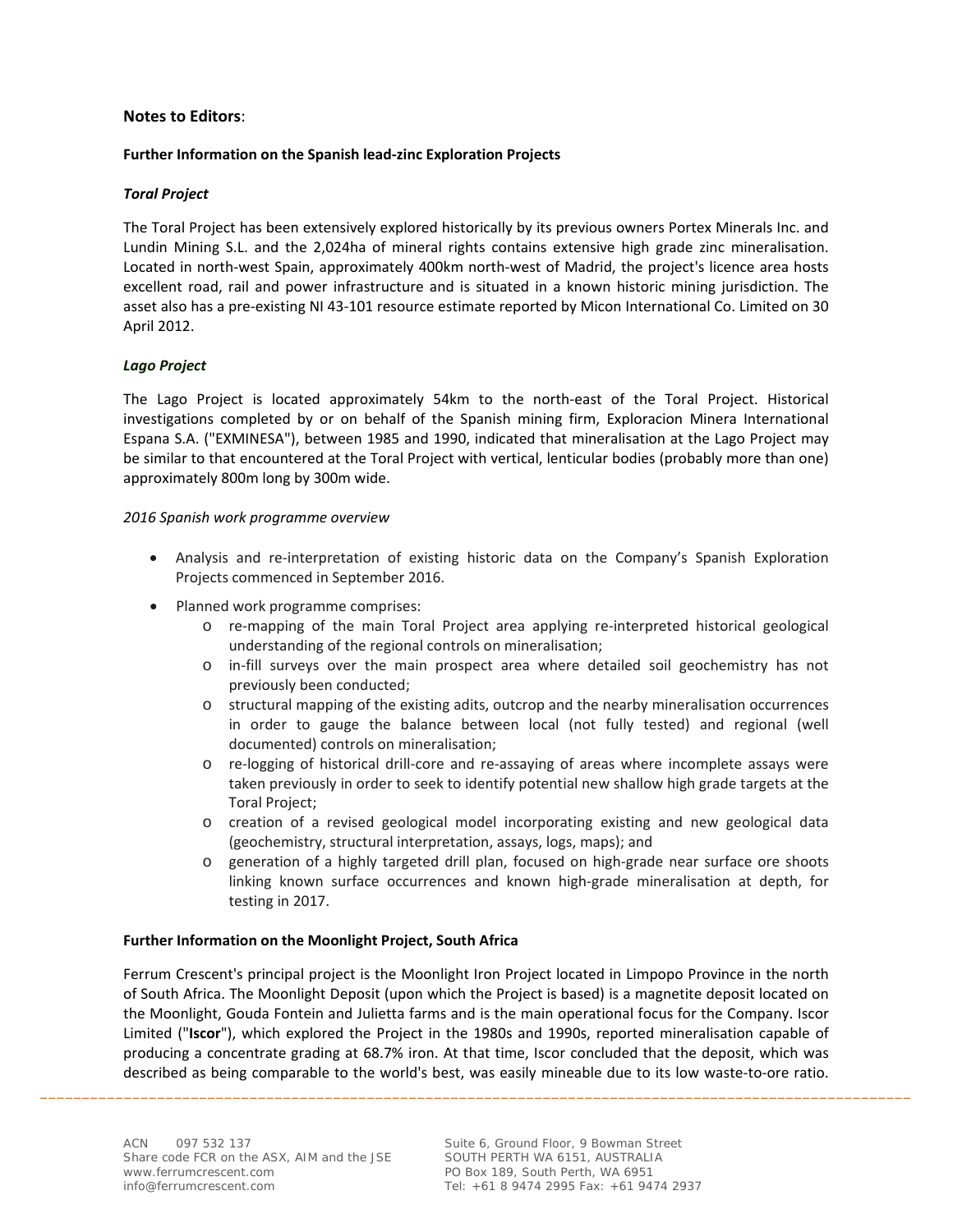The beneficiation attributes of Moonlight ore are extremely impressive, with low‐intensity magnetic separation considered suitable for optimum concentration.

Metallurgical tests on Moonlight material, undertaken since then by Ferrum Crescent, suggest that Iscor's historical results are conservative, that good metal recoveries can be achieved, and that the resulting concentrates have a high iron content and only negligible impurities, at grind sizes considered to be industry standard (P80 of 75 ‐ 125 microns).

Key features of the project to date are:

- JORC (2012) compliant Mineral Resource;
- Historical drilling, drilling by the Group, geological modelling and a high density geophysical survey conducted by the Company in 2012 confirm tonnage upside potential;
- 30 year Mining Right granted;
- Environmental licence (EIA) in place for the Moonlight mining area (approved 4 April 2013);
- Metallurgical test work indicates the potential for high quality concentrate and/or pellets with in excess of 69% iron content and low deleterious elements (DR grade pellets for use in direct reduction iron/electric arc steel‐making processes);
- The quality of product that can potentially be produced at Moonlight is a clear differentiator against its industry peers, as is the access to infrastructure (port, power and rail);
- Duferco offtake partner (4.5 Mtpa plus first right on a further 1.5 Mtpa if not sold domestically). South Africa currently has a growing demand for high grade iron concentrate and/or pellets for its steel industry;
- BEE compliant South African investment company (BVI) to provide a completed BFS to the Group by 2018/19 at no expense to the Group in return for a 39‐43% equity position in the Moonlight Project;
- Located near Kumba railhead at Thabazimbi (Kumba operation depleting in grade), Limpopo Province, northern South Africa;
- New Eskom power plant (4,800MW) commissioning first 800MW module;
- Richards Bay port expansion for potential export of future iron ore products; and
- Local community, Ga‐Seleka, has an effective 3% carried interest in the Moonlight Project.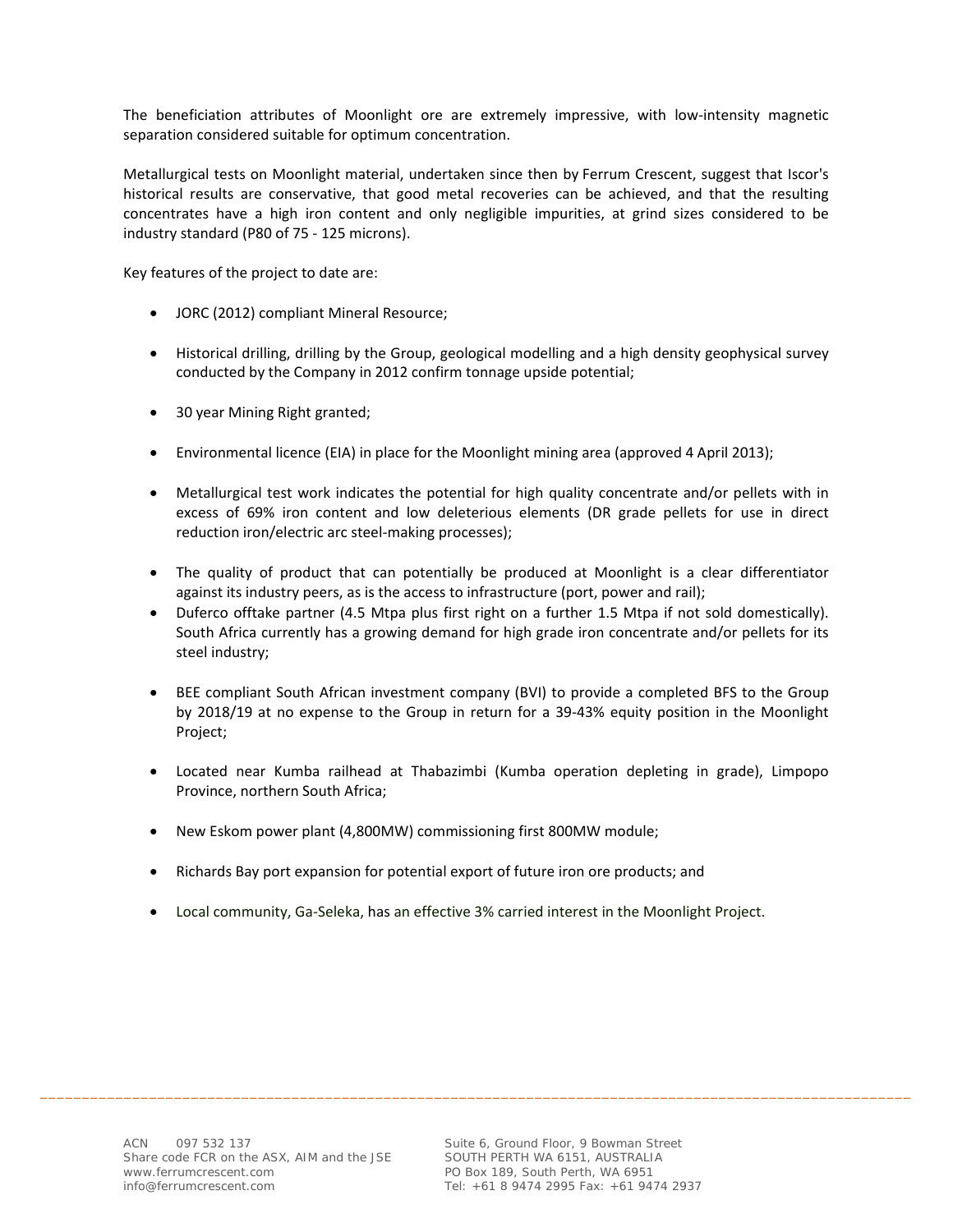*+Rule 5.5*

# **Appendix 5B**

## **Mining exploration entity and oil and gas exploration entity quarterly report**

Introduced 01/07/96 Origin Appendix 8 Amended 01/07/97, 01/07/98, 30/09/01, 01/06/10, 17/12/10, 01/05/13, 01/09/16

| Name of entity                 |                                   |
|--------------------------------|-----------------------------------|
| <b>Ferrum Crescent Limited</b> |                                   |
| <b>ABN</b>                     | Quarter ended ("current quarter") |
| 58 097 532 137                 | 30 September 2016                 |

|     | <b>Consolidated statement of cash flows</b>       | <b>Current quarter</b><br>\$A'000 | Year to date (3<br>months)<br>\$A'000 |
|-----|---------------------------------------------------|-----------------------------------|---------------------------------------|
| 1.  | Cash flows from operating activities              |                                   |                                       |
| 1.1 | Receipts from customers                           |                                   |                                       |
| 1.2 | Payments for                                      |                                   |                                       |
|     | (a) exploration & evaluation                      | (20)                              | (20)                                  |
|     | development<br>(b)                                |                                   |                                       |
|     | production<br>(c)                                 |                                   |                                       |
|     | staff costs<br>(d)                                | (92)                              | (92)                                  |
|     | (e) administration and corporate costs            | (318)                             | (318)                                 |
| 1.3 | Dividends received (see note 3)                   |                                   |                                       |
| 1.4 | Interest received                                 |                                   |                                       |
| 1.5 | Interest and other costs of finance paid          |                                   |                                       |
| 1.6 | Income taxes paid                                 |                                   |                                       |
| 1.7 | Research and development refunds                  |                                   |                                       |
| 1.8 | Other (provide details if material)               |                                   |                                       |
| 1.9 | Net cash from / (used in) operating<br>activities | (430)                             | (430)                                 |
|     |                                                   |                                   |                                       |
| 2.  | <b>Cash flows from investing activities</b>       |                                   |                                       |
| 2.1 | Payments to acquire:                              |                                   |                                       |
|     | property, plant and equipment<br>(a)              |                                   |                                       |
|     | tenements (see item 10)<br>(b)                    |                                   |                                       |
|     | investments<br>(c)                                | (891)                             | (891)                                 |
|     | (d)<br>other non-current assets                   |                                   |                                       |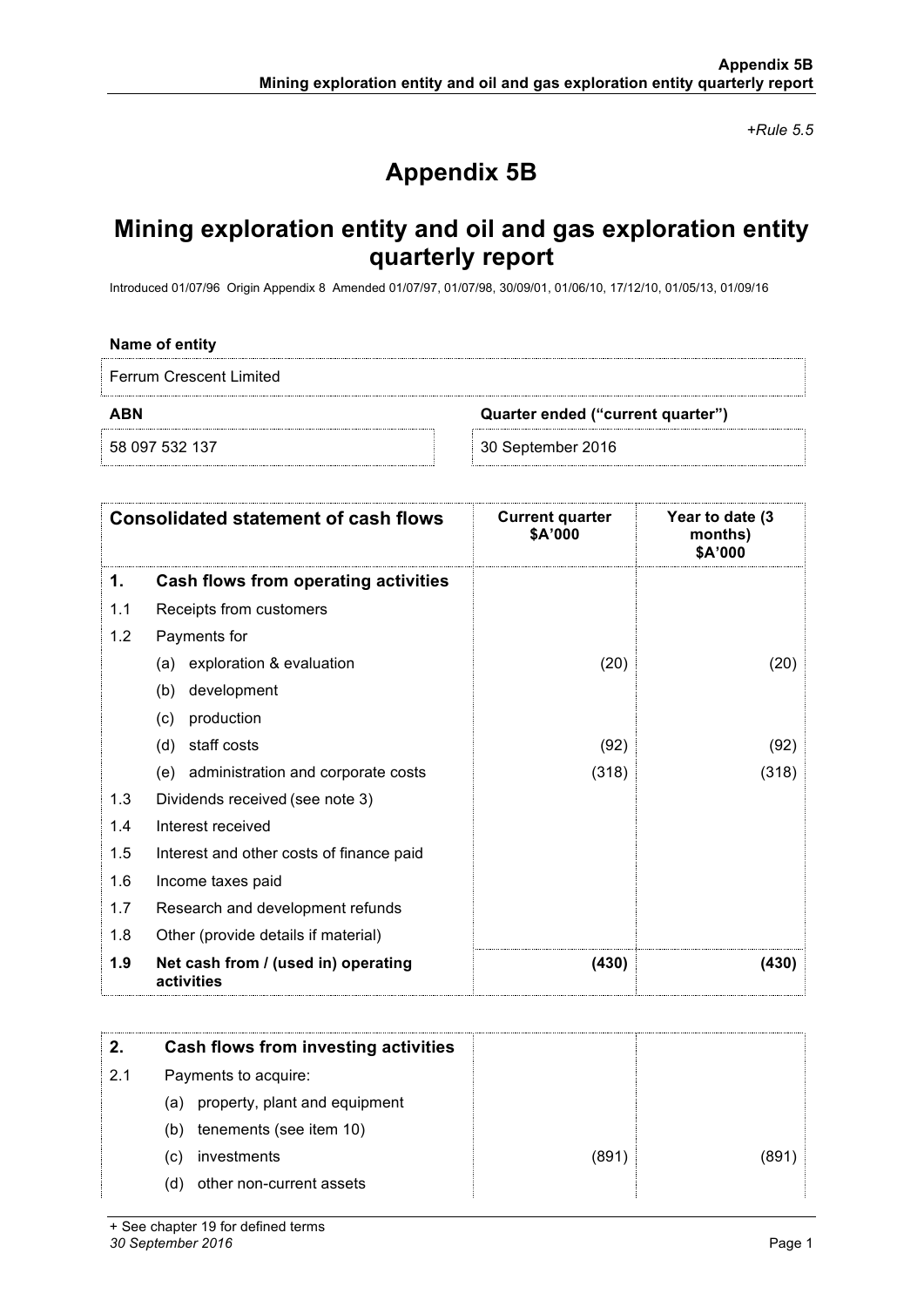**Mining exploration entity and oil and gas exploration entity quarterly report**

|     | Consolidated statement of cash flows              | <b>Current quarter</b><br>\$A'000 | Year to date (3<br>months)<br>\$A'000 |
|-----|---------------------------------------------------|-----------------------------------|---------------------------------------|
| 2.2 | Proceeds from the disposal of:                    |                                   |                                       |
|     | property, plant and equipment<br>(a)              |                                   |                                       |
|     | tenements (see item 10)<br>(b)                    |                                   |                                       |
|     | investments<br>$\left( c\right)$                  |                                   |                                       |
|     | other non-current assets<br>(d)                   |                                   |                                       |
| 2.3 | Cash flows from loans to other entities           |                                   |                                       |
| 2.4 | Dividends received (see note 3)                   |                                   |                                       |
| 2.5 | Other (provide details if material)               |                                   |                                       |
| 2.6 | Net cash from / (used in) investing<br>activities | (891)                             | (891)                                 |

| 3.   | Cash flows from financing activities                                           |       |       |
|------|--------------------------------------------------------------------------------|-------|-------|
| 3.1  | Proceeds from issues of shares                                                 | 1,894 | 1,894 |
| 3.2  | Proceeds from issue of convertible notes                                       |       |       |
| 3.3  | Proceeds from exercise of share options                                        |       |       |
| 3.4  | Transaction costs related to issues of<br>shares, convertible notes or options | (92)  | (92)  |
| 3.5  | Proceeds from borrowings                                                       |       |       |
| 3.6  | Repayment of borrowings                                                        |       |       |
| 3.7  | Transaction costs related to loans and<br>borrowings                           |       |       |
| 3.8  | Dividends paid                                                                 |       |       |
| 3.9  | Other (provide details if material)                                            |       |       |
| 3.10 | Net cash from / (used in) financing<br>activities                              | 1,802 | 1,802 |

| 4.  | Net increase / (decrease) in cash and<br>cash equivalents for the period |       |       |
|-----|--------------------------------------------------------------------------|-------|-------|
| 4.1 | Cash and cash equivalents at beginning of<br>period                      | 743   | 743   |
| 4.2 | Net cash from / (used in) operating<br>activities (item 1.9 above)       | (430) | (430) |
| 4.3 | Net cash from / (used in) investing activities<br>item 2.6 above)        | (891) | (891) |
| 4.4 | Net cash from / (used in) financing activities<br>item 3.10 above)       | 1,802 | 1,802 |
| 4.5 | Effect of movement in exchange rates on<br>cash held                     | (62)  | (62)  |
| 4.6 | Cash and cash equivalents at end of<br>period                            | 1.162 | 1.162 |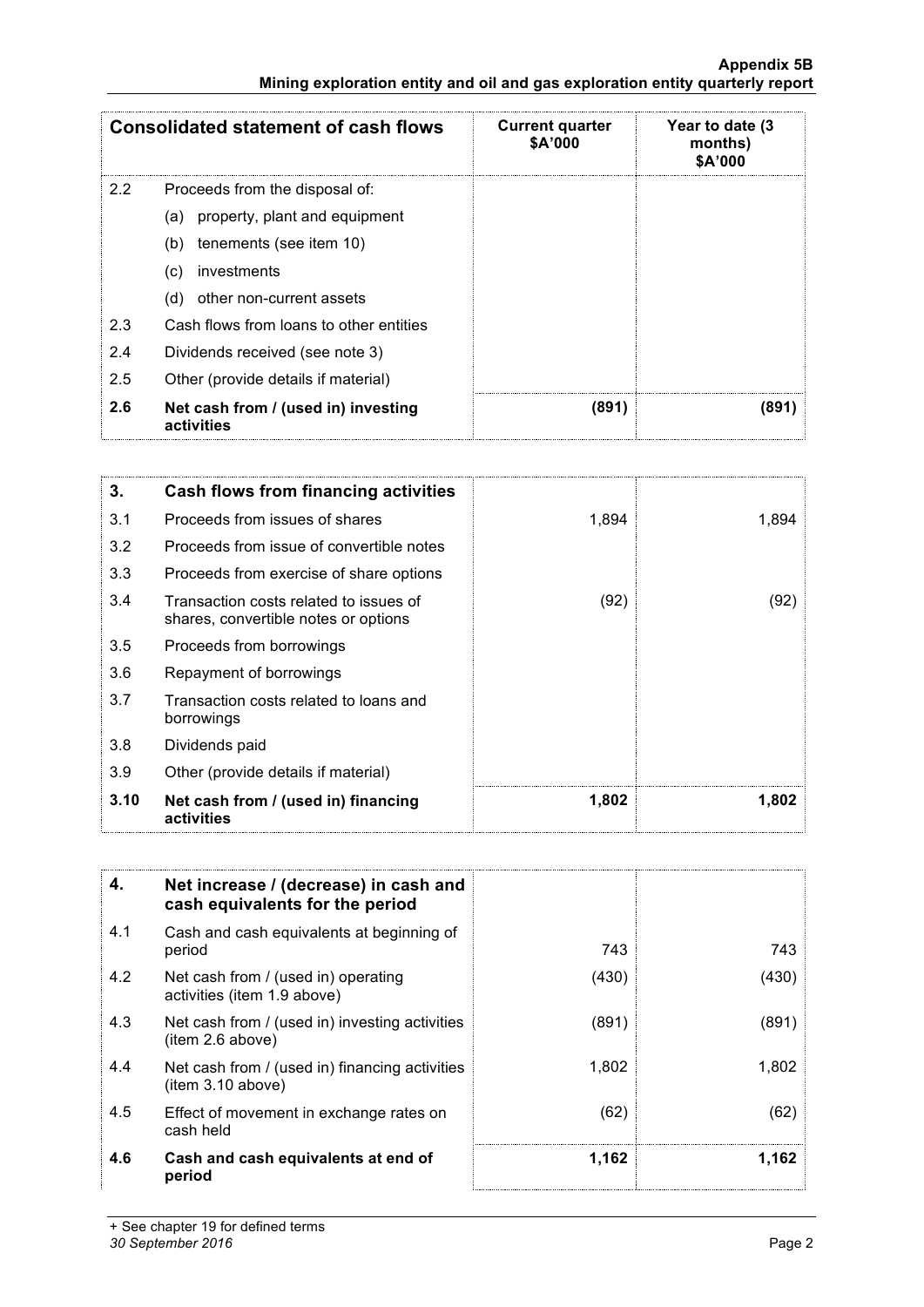| Consolidated statement of cash flows | <b>Current quarter</b><br>\$A'000 | Year to date (3)<br>months)<br>\$A'000 |
|--------------------------------------|-----------------------------------|----------------------------------------|
|                                      |                                   |                                        |

| 5.  | Reconciliation of cash and cash<br>equivalents<br>at the end of the quarter (as shown in the<br>consolidated statement of cash flows) to the<br>related items in the accounts | <b>Current quarter</b><br>\$A'000 | <b>Previous quarter</b><br>\$A'000 |
|-----|-------------------------------------------------------------------------------------------------------------------------------------------------------------------------------|-----------------------------------|------------------------------------|
| 5.1 | <b>Bank balances</b>                                                                                                                                                          | 1.162                             | 743                                |
| 5.2 | Call deposits                                                                                                                                                                 |                                   |                                    |
| 5.3 | <b>Bank overdrafts</b>                                                                                                                                                        |                                   |                                    |
| 5.4 | Other (provide details)                                                                                                                                                       |                                   |                                    |
| 5.5 | Cash and cash equivalents at end of<br>quarter (should equal item 4.6 above)                                                                                                  | 1.162                             | 743                                |

| 6.  | Payments to directors of the entity and their associates                                                    | <b>Current quarter</b><br><b>\$A'000</b> |
|-----|-------------------------------------------------------------------------------------------------------------|------------------------------------------|
| 6.1 | Aggregate amount of payments to these parties included in item 1.2                                          |                                          |
| 6.2 | Aggregate amount of cash flow from loans to these parties included<br>in item $2.3$                         |                                          |
| 6.3 | Include below any explanation necessary to understand the transactions included in<br>items $6.1$ and $6.2$ |                                          |

| 7.  | Payments to related entities of the entity and their<br>associates                                          | <b>Current quarter</b><br><b>\$A'000</b> |
|-----|-------------------------------------------------------------------------------------------------------------|------------------------------------------|
| 7.1 | Aggregate amount of payments to these parties included in item 1.2                                          |                                          |
| 7.2 | Aggregate amount of cash flow from loans to these parties included<br>in item $2.3$                         |                                          |
| 7.3 | Include below any explanation necessary to understand the transactions included in<br>items $7.1$ and $7.2$ |                                          |
|     |                                                                                                             |                                          |

- I., ...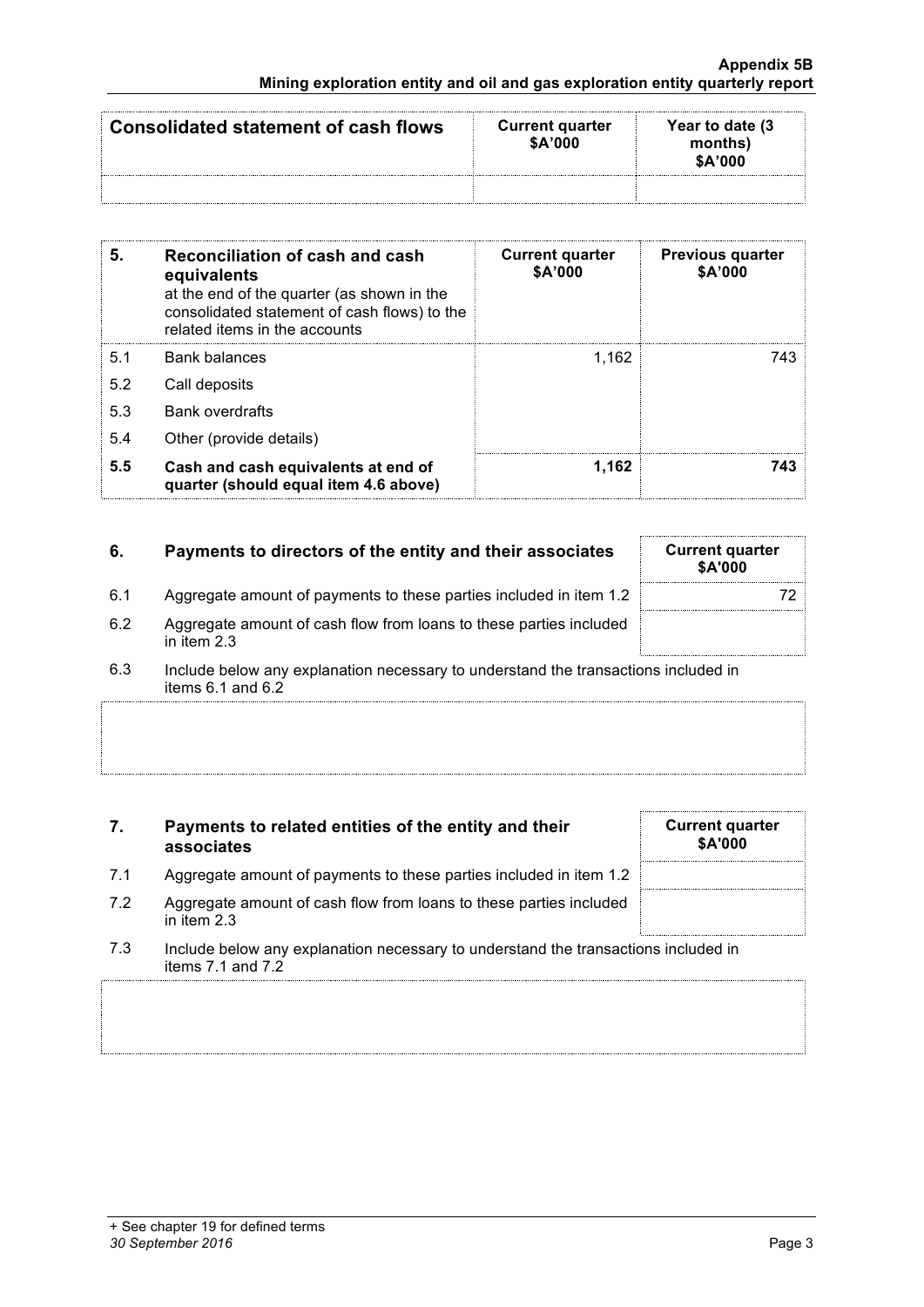| 8.  | <b>Financing facilities available</b><br>Add notes as necessary for an<br>understanding of the position | <b>Total facility amount</b><br>at quarter end<br>\$A'000 | Amount drawn at<br>quarter end<br>\$A'000 |
|-----|---------------------------------------------------------------------------------------------------------|-----------------------------------------------------------|-------------------------------------------|
| 81  | Loan facilities                                                                                         |                                                           |                                           |
| 8.2 | Credit standby arrangements                                                                             |                                                           |                                           |
| 8.3 | Other (please specify)                                                                                  |                                                           |                                           |
|     |                                                                                                         |                                                           |                                           |

8.4 Include below a description of each facility above, including the lender, interest rate and whether it is secured or unsecured. If any additional facilities have been entered into or are proposed to be entered into after quarter end, include details of those facilities as well.

| 9.  | <b>Estimated cash outflows for next quarter</b> | \$A'000 |  |
|-----|-------------------------------------------------|---------|--|
| 9.1 | Exploration and evaluation                      | ö.      |  |
| 9.2 | Development                                     |         |  |
| 9.3 | Production                                      |         |  |
| 9.4 | Staff costs                                     | 185     |  |
| 9.5 | Administration and corporate costs              | 292     |  |
| 9.6 | Other (provide details if material)             |         |  |
| 9.7 | <b>Total estimated cash outflows</b>            | 568     |  |

| 10.  | <b>Changes in</b><br>tenements<br>(items 2.1(b) and<br>$2.2(b)$ above)                               | Tenement reference and<br>location                                                                                                                 | Nature of<br>interest                                               | <b>Interest</b><br>at<br>beginnin<br>g of<br>quarter | <b>Interest</b><br>at end<br><b>of</b><br>quarter |
|------|------------------------------------------------------------------------------------------------------|----------------------------------------------------------------------------------------------------------------------------------------------------|---------------------------------------------------------------------|------------------------------------------------------|---------------------------------------------------|
| 10.1 | Interests in mining<br>tenements and<br>petroleum<br>tenements lapsed,<br>relinquished or<br>reduced |                                                                                                                                                    |                                                                     |                                                      |                                                   |
| 10.2 | Interests in mining<br>tenements and<br>petroleum<br>tenements acquired<br>or increased              | <b>Toral Investigation Permit</b><br>15.199<br>Province of Leon in Spain<br>Lago II Exploration<br>Permit 6.056<br>Province of Galacia in<br>Spain | $Leaf - Zinc$<br>mineralisation<br>$L$ ead – Zinc<br>mineralisation | Nil<br>Nil                                           | 100%<br>100%                                      |
|      |                                                                                                      | <b>Lago III</b> Investigation<br>Permit 6.058<br>Province of Galacia in<br>Spain                                                                   | $L$ ead – Zinc<br>mineralisation                                    | Nil                                                  | 100%                                              |